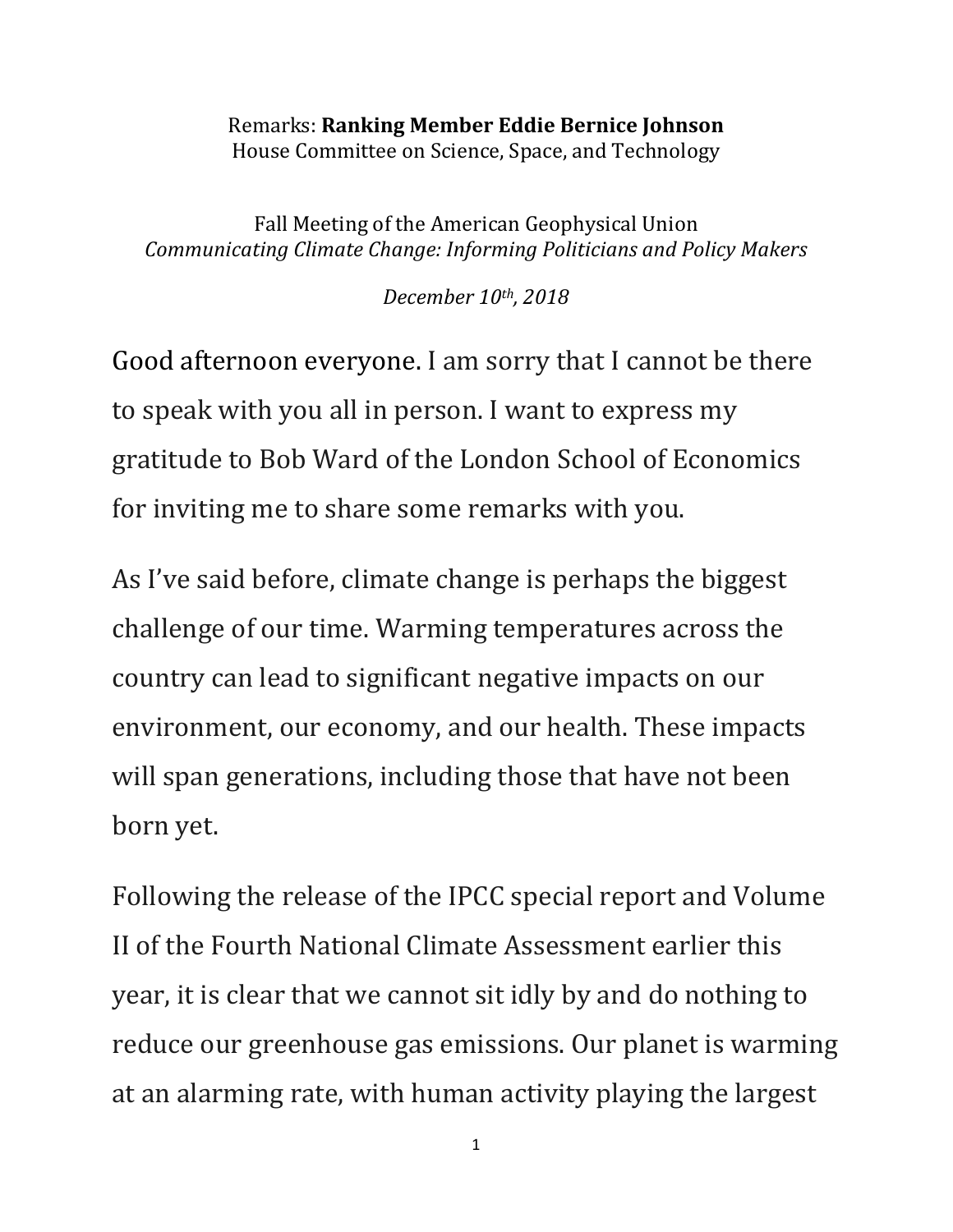role. The consequences of this warming will be devastating, has already begun to impact us in irreversible ways.

It is long past time for us to stop debating the existence of climate change, and start discussing the very real impacts of our changing climate on American lives.

It is time to stand up for science.

As the Ranking Member of the Committee on Science, Space and Technology, I have witnessed what often times felt like steps backwards on this issue.

That's why I'm so heartened to see this panel being assembled. We need to continue convening top scientific minds and having conversations like these to find the best solutions for the new climate challenges that we face. As we look forward to next year, with a change in leadership on the Science Committee, you can expect to see a renewed focus on climate change. I hope that the Science Committee will again become a place for thoughtful discussion on not only the state of the climate science, but also on the myriad of impacts, and potential technology and policy solutions that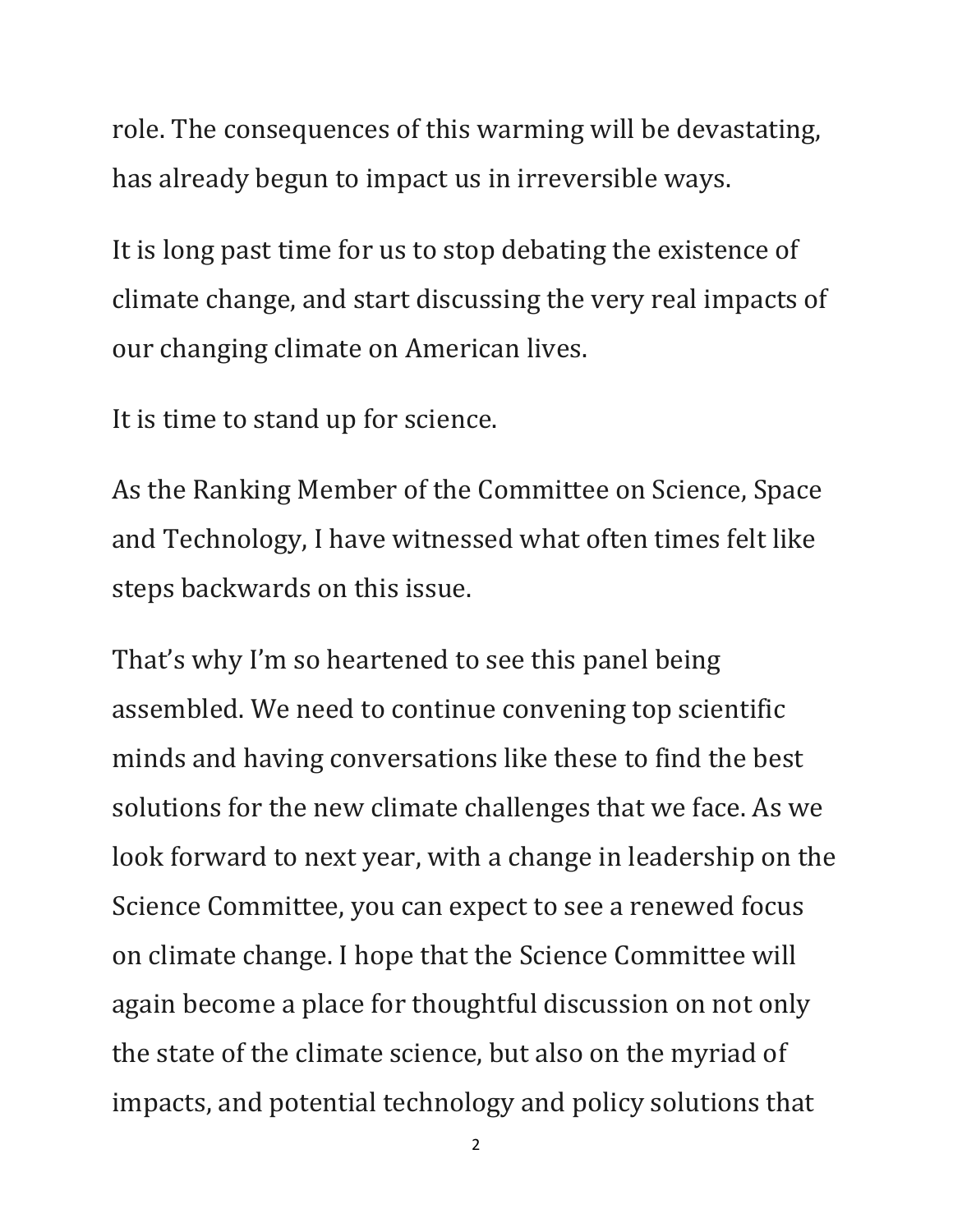could be implemented to help with climate change adaptation and mitigation.

We were fortunate enough to have had one of today's panelists, Dr. Michael Mann, participate as a Minority witness for a climate change hearing on the Science Committee this past Congress. I'm glad to see he continues to work hard to communicate key scientific principles to the public.

Before I finish my remarks, I want to leave the panel with [a] question[s].

As lawmakers who have a responsibility to protect the public's interest:

- How can we best amplify the climate message coming out of the scientific community?
- What are the ways in which we can engage our constituencies on climate issues in a non-partisan fashion?